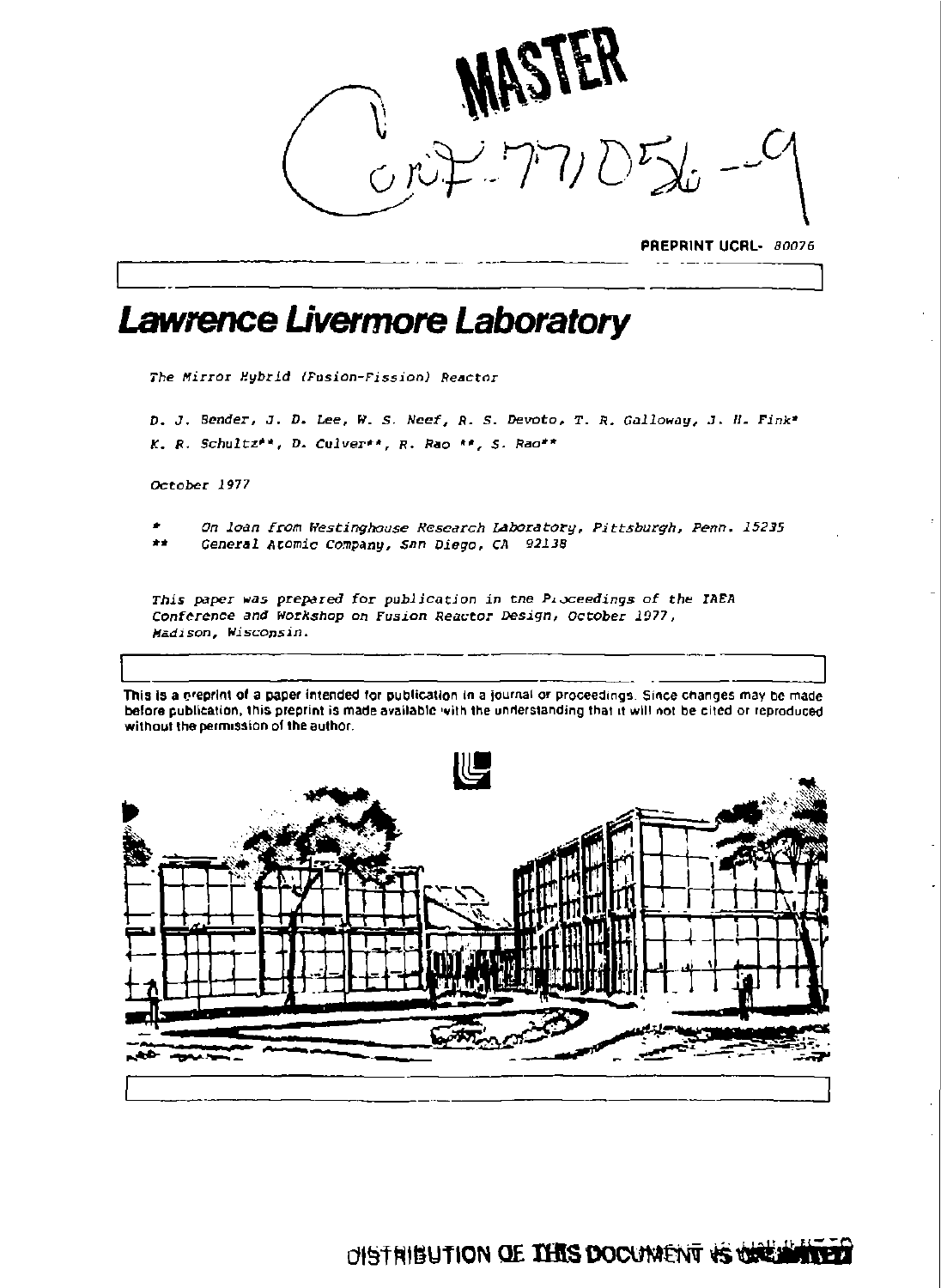# *THE MIRROR HYBRID (FUSION-FISSIVU) REACTOR*

*D. J. Bender, J. 0. Use, W. S. Reef, R. S. Devoto, T. R. Galloway, J. H. Fink', K. R. Schultz", D. Culver\*\*, R. Rao"*, *S. Rao\*"* 

*\* On loan from Westinghouse leseareh Laboratory, Pittsburgh, Penn. 15235* 

*" General Atomic Company, San Diego, CA 92138* 

#### *INTRODUCTION*

٠

۰

*At Lawrence Livermore Laboratory, we have been investigating Che hybrid reactor concept for about five years. Prior to 1975 the Jimited hybrid studies concentrated en blanket neutromes, accompanied by some preliminary design work* [j], *in 1975 we performed* our *first* conceptual *hybrid reactor design* [2], *•\*ud* in *1S76 we emphasized reactor optimization. In addition, at this rime General Atomic Company joined* 'is *in a joint study effort to apply their exoerrise in gas-cooling technology to the mirror hybrid. The results of the 1976 studies were reported at the Livermore Conference \ 3J.* 

*At the present time, we (LLL/CA, arc completing a reference design for the mirror hybrid. Our de^.i?" is intended to be an early commercial facility, illustrating the characteristics of a reactor with near-term physics and technology.* 

*Prcparei' for publication m the Proceedings of the IAEA cojifez&nt-v and Workshop on Fusion Reactor Design, October 1977, Madison, Wisconsin.* 

> Work performed rinder the auspices of tho U.S. Department of Energy *under* contract No. W-7405-Eng-48.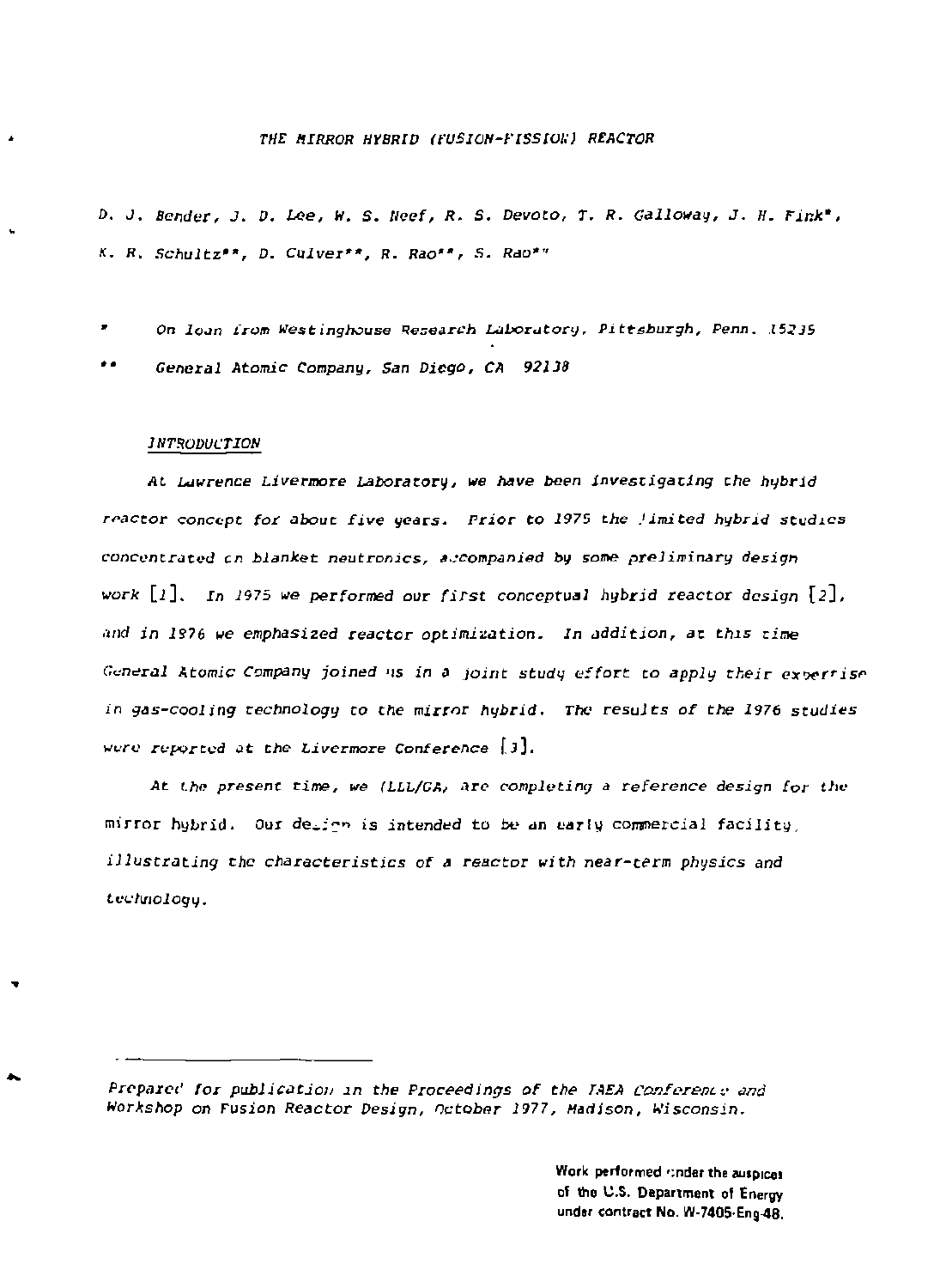Characteristics for the reactor are listed in Table 1.

 $\bullet$ 

 $\ddot{\phantom{1}}$ 

 $\bullet$ 

 $\tilde{\phantom{a}}$ 

# **REACTOR CHARACTERISTICS**

# Table 1

| <b>Fusion Power</b>               | 400 MW                                 |
|-----------------------------------|----------------------------------------|
| Thermal Power (Avg.)              | $J_000$ NK                             |
| Injected Neutral Power            | 625 MW                                 |
| Net Electric Output Power         | 525 MH                                 |
| First Wall 14 MeV Neutron Current | $2.1\%/\pi^2$                          |
| Fissile Production Rate           | 2700 Kg/yr                             |
| Injection Energy D                | 125~keV                                |
| $\cdot^{\circ}$                   | $187$ keV                              |
| В                                 | 0.7                                    |
| Central Ion Density               | 3 - ال <sup>ل</sup> ار و 4             |
| 9                                 | 0.63                                   |
| nτ                                | $2 \times 10^{13}$ sec/cm <sup>3</sup> |

# **PLASMA PARLMETERS**

# Table 2

|                             | .                  |                 |                          |
|-----------------------------|--------------------|-----------------|--------------------------|
|                             | $2x11 - B$         | <b>MFTF</b>     | COMM.<br><b>HYBRID</b>   |
| Plasma Length (m)           | 1.6                | 3.4             | 13                       |
| Conductor Field (T)         |                    | 7               | 8                        |
| 2                           | $0.4 -$<br>0.7     | 0.5             | 0.7                      |
| Injection Energy (keV)      | 20.0<br>(40, 0)    | 80.0<br>(20, 0) | 125.5                    |
| $n\pi$ (s/cm <sup>3</sup> ) | $7 \times 10^{10}$ | $>10^{12}$      | $\cdot$ 10 <sup>13</sup> |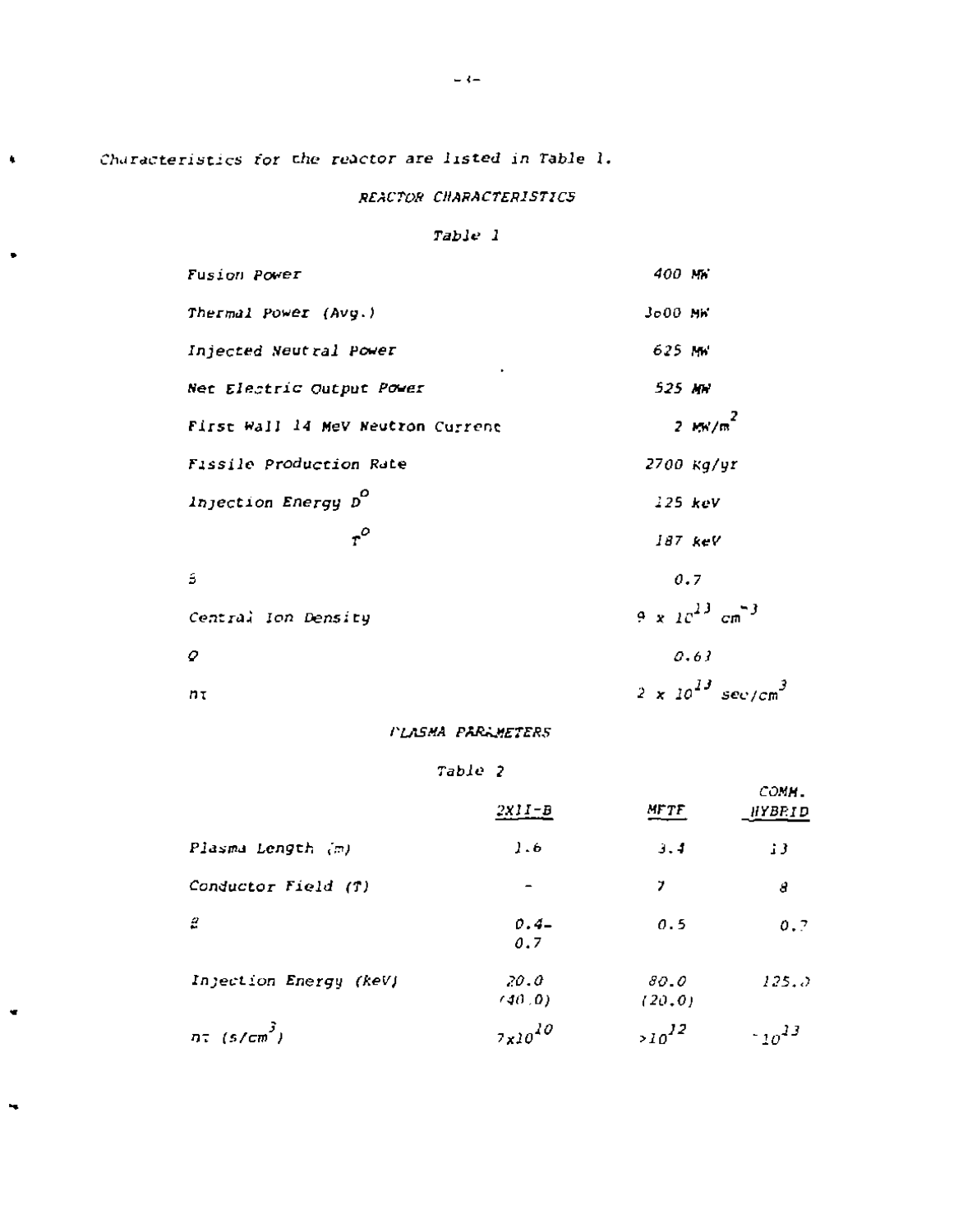*an outside* diameter *of about 22 metres, and a distance of 13 mutres between*   $m_4$ rror points. It is designed with a maximum field at the conductor of 8 Tulsa, *dictated by the use of NbTi superconductor- The maximum cm runt density i\* about*   $10^3$  A/cm<sup>2</sup> in the bundle cross-section and the resulting coil-case pressure is about *JOOO p5-. These conditions imply comparatively modest magnet technology, although the magnet is quire large, about 5500 tonnes for vach magnet half (including the stainless steel coil case).* 

*The injector design developed for the reference hybrid is based on th& positive ion LBL injector with the following modif cations. A hollow cathode ion source is proposed as a means of providing a much longer- ived cathode than the itcjted tungsten wire cathode now used in the Lbu ~\*"rce. A "K-chani^'al design for thi sources has been developed which will place all high-voltage insulators out of the path of the direct 14 NeV neutron flux. A Hg vapor jet at the end of the neutralizer region strongly impedes gas flow from the source into the downstream regions of the beam line, resulting in much lower background pressure in the hottiti li'io and reduced cryopumping requirements. Hi\$h pri-ssure vacuum pumping in the iuqion cf the source? will use lig diffusion pumps. A cr;;opanel design has heen d&veloped which will permit continuous operation of the cryopumping*  $\alpha$ <sub>Hipment</sub> in the heam line. The des<sub>-7</sub>n permits defrosting of some of the *ciyppaflels while the remainder continue in opeiat ion.* 

*The reactor requires deuterium injectors with acceleration to II5 keV and tritium to IS7 keV. When account is taken of the half and thud energu components in the hcam, the average beam energies are 94 and 141 keV. ivspi-rt ivrly, fo: D and T . Our analysis predicts an efficiency for tht- injectors* '•'•' *bbl.* 

*Otitboard of th^ coils, end tanks must be provided to icceivc thr* oJ«snn *leakage. In the end tanks, we perform direct conversion, converting some of the kin*wite energy of the ion flow directly into electricity. The icmaining

 $-1$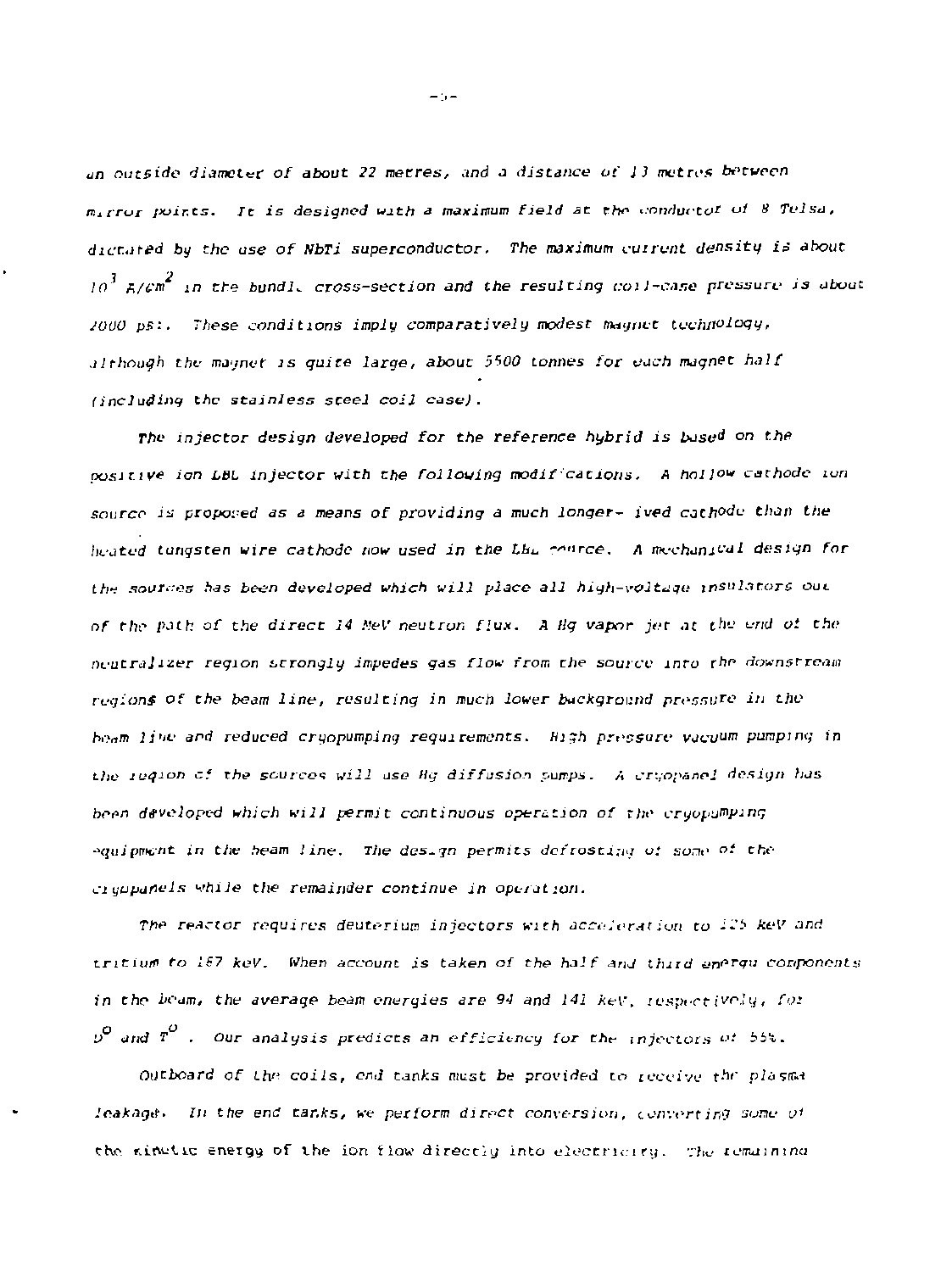*TIME-DEPENDENT U Si BL.WKET NEVTR0N1C PARAMETERS* 

| Exposure      | H    | Pu/n | % Pu | Burnup | T/a  |
|---------------|------|------|------|--------|------|
| $(MN-yr/m^2)$ |      |      |      |        |      |
| o             | d.8  | 1.85 | o    | 0      | 1.05 |
| 5             | 18.4 | 1.75 | 2.3  | 0.75   | 1.42 |

*Tabic J* 

*In this design we are examining a new approach to tritium breeding, that of holding up all of the bred T in the blanket and recovering* it *by processing the*   $\tau$ <sub>7</sub> pins outside the reactor, in m<sub>2</sub>.ch the same manner as is done to recover the *bred fissile material. This scheme has the disadvantages of a large blanket inventory and a large inventory to* ytart *the reactor, but the inherent simplicity (which implies good safety charactnristies) makes this design option worthy of examination. We are prosontly considerina LiH + Li as a candidate brooding*  material. With the He coolant temperatures being used in the hybrid (290<sup>0</sup>C in,  $5J0^{\circ}$ C *out*) this material will have a reasonably low  $T_{\alpha}$  vapor pressure. By encapsulating this material in pins with a cladding that is a modestly  $q_{\text{cool}}$   $\tau_q$ *diffusion barrier 'an Al alloy)* we hope to maintain the release rate of  $T_p$  to the *coolant below 10 curies/day. The tritium will then be recovered at the end of the blanket life, when the blanket segments are removed from the reactoi. Recovery is accomplished by removing the pins from the disassembled blanket and heating them to a high enough temperature in an oven to drive off th& T . This is basically the procedure that is presently used for* T, production *in fission reactors.* 

The average of the tritium breeding ratios (T/n) quoted in Tabie *?* are *greater than one to compensate for 14 McV neutrons lost through holes in the blanket iind decay of* the *Tiitium inventory.* 

#### *MECHANICAL DESIGN*

One of our primary concerns in the mechanical design of the reactor was to provide highly reliable support and containment of the blanket and primary heat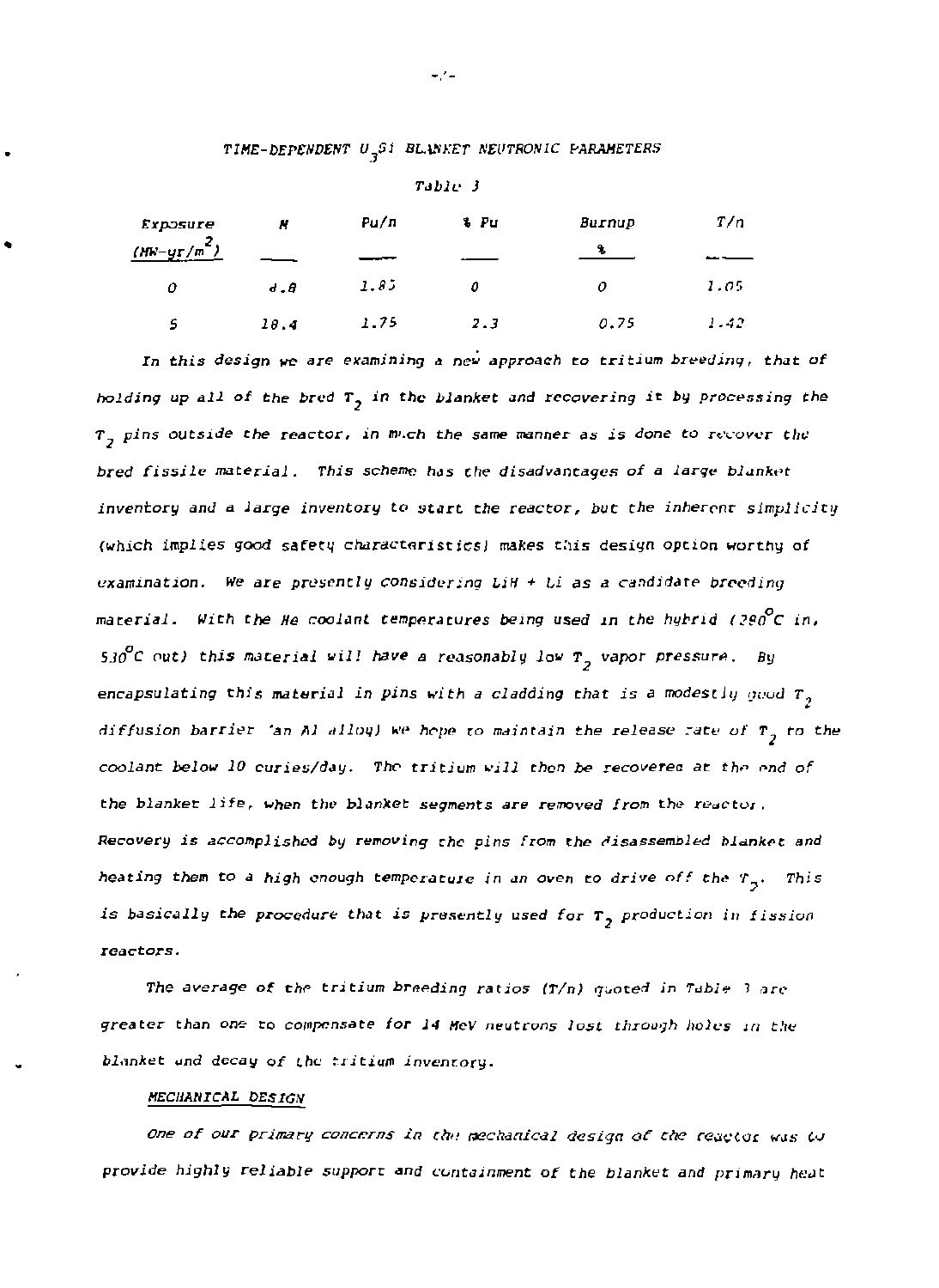*on the modules. The maintenance operation consists of a* series *of manipulations <••! each ot the several hundred modules.* 

*The module, \*s shown in Figure 5, .onsists of a cylindrical pressure vessel*  with a hexagonal base. One of the more challenging aspects of the module design *has been to devise a fast, reliable method of making up the seal that isolates 'ho high pressure He coolant from the vacuum region that contains the plasma. We have discarded a welded joint, since* remote *grinding and welding are rime consuming operations and we have serious doubts about the ability to consistent 1y 'jeneriitc remot- vacuum-t ight welds. We have therefore adopted* 3 *bolted joint using a double knife-edge (Varian type) seal with differential pumping between*  r/)n *two knife-edges. The pressure vessel is bolted in place with* 6 *holts, one*  at wach corner of the hex-shaped base. The internals of the module are *fabricated* as a single unit, containing the *L<sub>i</sub>Si pins, the tillium breeding pins nnd it\t,-;rna. flow ducting. Thus, to renew a module the pressure vessel • s uiiboited and icmoved. the* pin *assembly is rusioved, a new pin assembly is inserted • iii'l a !:'-\*• ]•: insure : r essei \s bolted in place. The coolant flow is re-entrant,*  with the tixtiam pins being cooled by the inlot flow and the coolant then pro*ceeding dowr. to the first wall, turning, [ur.fi](http://ur.fi) coolinq the* nrjr.-.- *pins on its exir path cut through the module.* 

# *POWER CONVERSION LOOP*

*The primary heat transfer loop is designed* tn *operate with helium as the working fluid. The coolant pressure is 60 .itm., w\*th an mle- temperature to the blanket of 2B0°C a^ an outlet temperature of* 5 *MPC. The flow pa\*h is desit jd to maintain the relative pressure drop, f.p/p, to ,ibout 3% thiomgh* t *ie entire loop*  (blanket, ducting and steam generator). This combination of Conditions permits the use of existing gas-cooled fission reactor technology for the design of the *He clrmlators and steam generators.* 

 $-9-$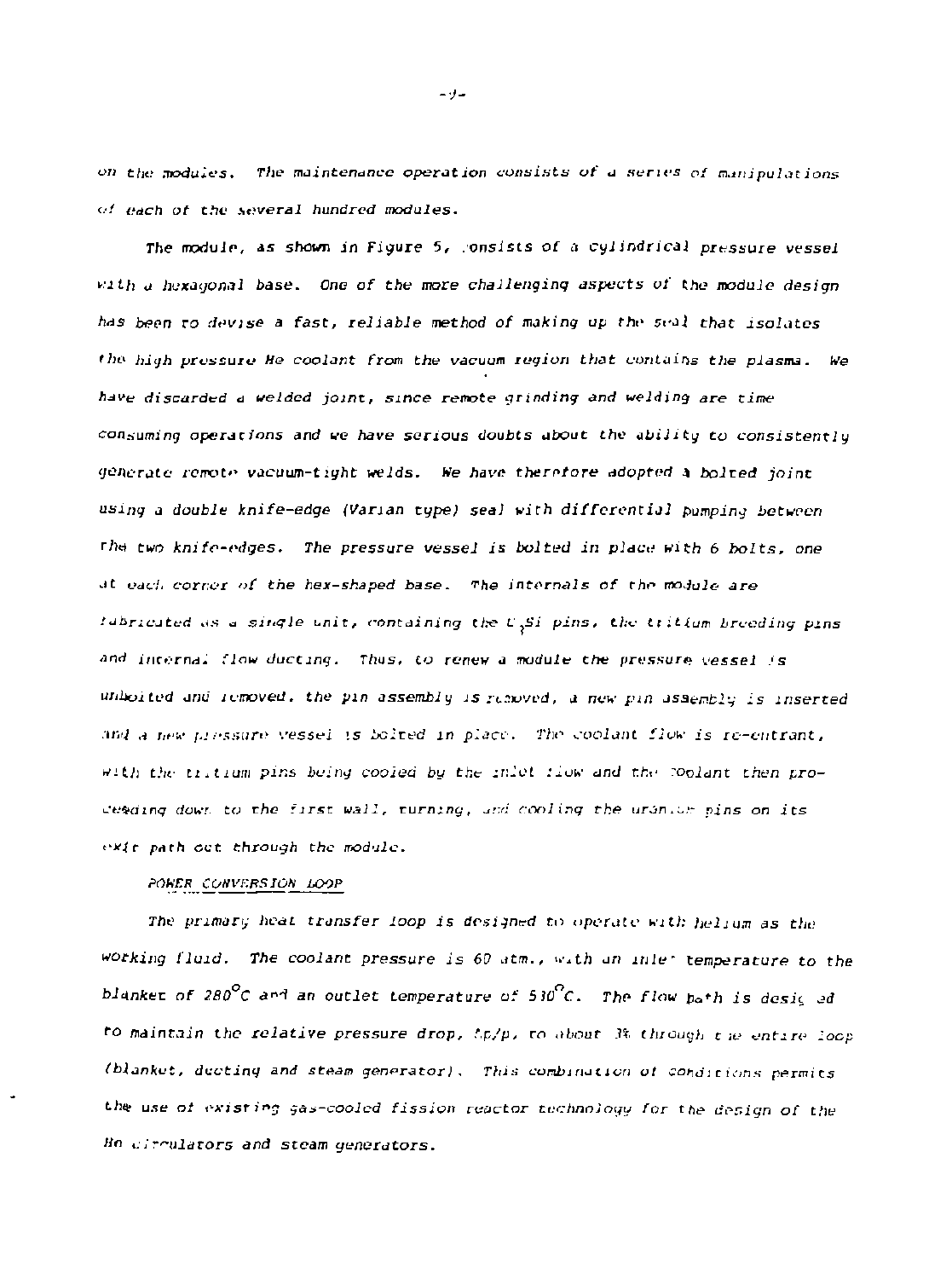#### **REFERENCES:**

- *Proc. First Topical Meeting* on the Technology of Controlled Nuclear Fusion, *S<tn Diego, (1974), CQ8F-?4Q4Q2 - PL, Chap. 4,*
- R- *W. Hair, et* a i . , *"Progress an* the *Conceptual Design of a Mirror Hybrid Fusion-Fission Hcictor", Lawrence Livermore Laboratory Report UCRL~D1797, (1975).*
- *Proc. US-V1SSK Symposium on Fusion-Fission Reactors, Lawrence l.ivermorc*  Laboratory, *(1976}, COHF-760733.*
- *B. HcNamira, et* ai. , *"Theory of Mirror Machines at High Beta", 6th*  inc . *Conf. plasma Physics and Controlled Nuclear Fusion Research (Proc. Cent. Bcrchtesyddcn, 1976} IAEA, Vienna, IAFA-CN-35/C3; also, Laurence* Liverwort' *Laboratory* Report *UCRL-78123 (1976).*
- *V-illeen, J., Hirin,* A. *A.,* Rensink, *M. E,, "The Solution of t.hv Fanatic Equations for A Huitispecies Beam", Ch. XI, Methods in Computational Physic\*: Vol. 16, Controlled Fusion, US ilean, J., E<i., AciAemic Press, New York (1976).*
- *8. w. Stallard, "Radial Plasma buildup Code for Neutral Beam Injection Into A y.irror Machine", Lawrence Livermore Laboratory Report UCRI.~\$1784 (1975).*
- *8. K. Stallard and* R. *S. oevoio, "Computation of Plasma Uuild-Up Tn Mirror Machines", 13th Int. Conf. on Phenomena in Ionized Gases (Proc.* Conf. Berlin, 1977); also, Lawrence Livermore Laboratory Report UCRL-*79399 (1977).*

#### NOTICE

Reference to a company or product names does not imply approval or recommendation of the product by the University of California or the U.S. Department of Fnergy to the exclusion of others that may be suitable.

<sup>&</sup>quot;This report was prepared" as an account of work<br>"Phosareat by the United States Government,"<br>"Nather the United States wor the United States Department of Linetys, nor any of their employees. not any of their contractors, subcontractors, or their employees makes any warranty express or inplied, or assumes any legisl liability or responassigness of any information, apparatus, product of process disclosed, or represents that its use would not infringe privately-owned rights."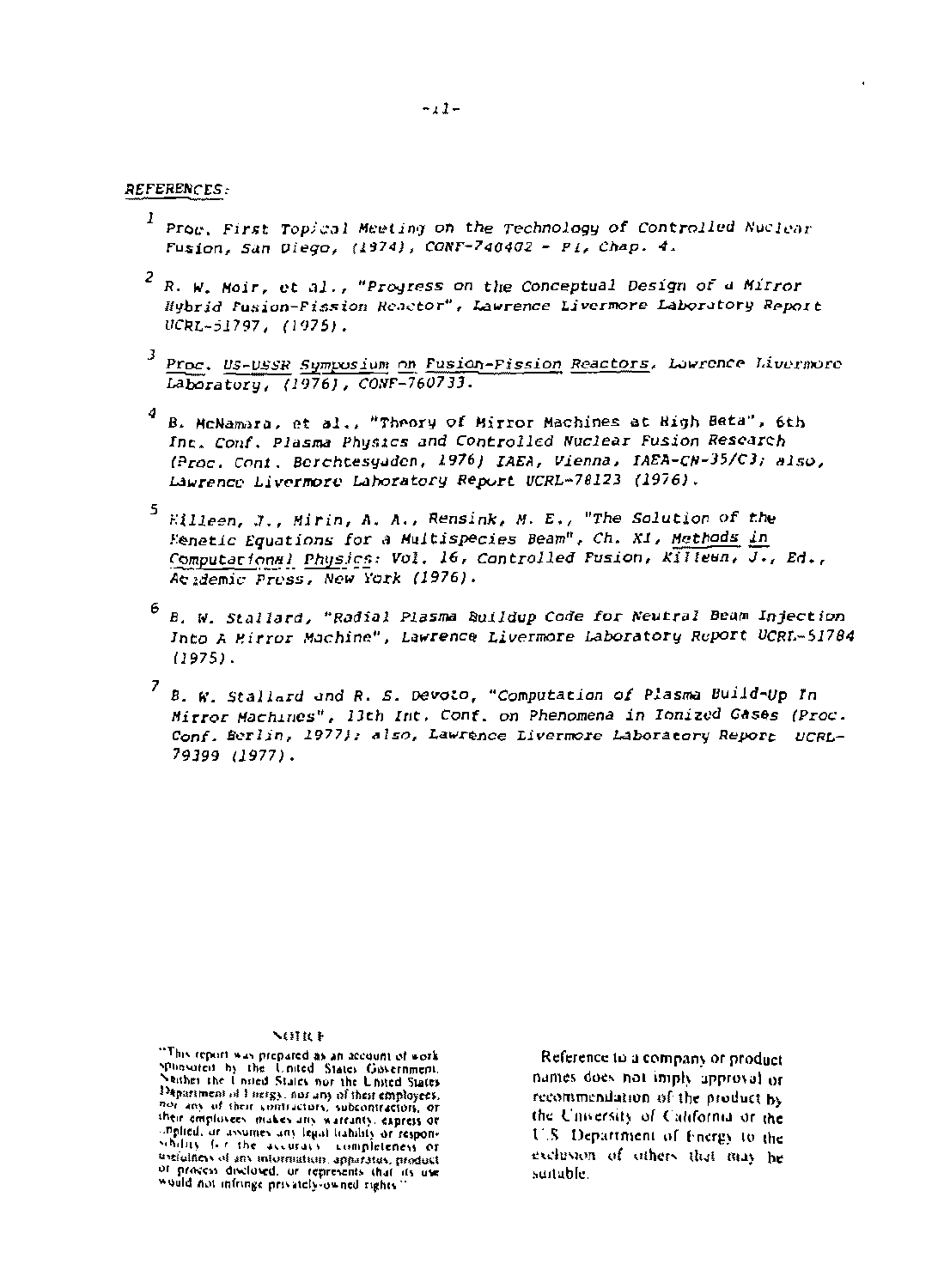



 $\mathcal{L}^{(1)}$  .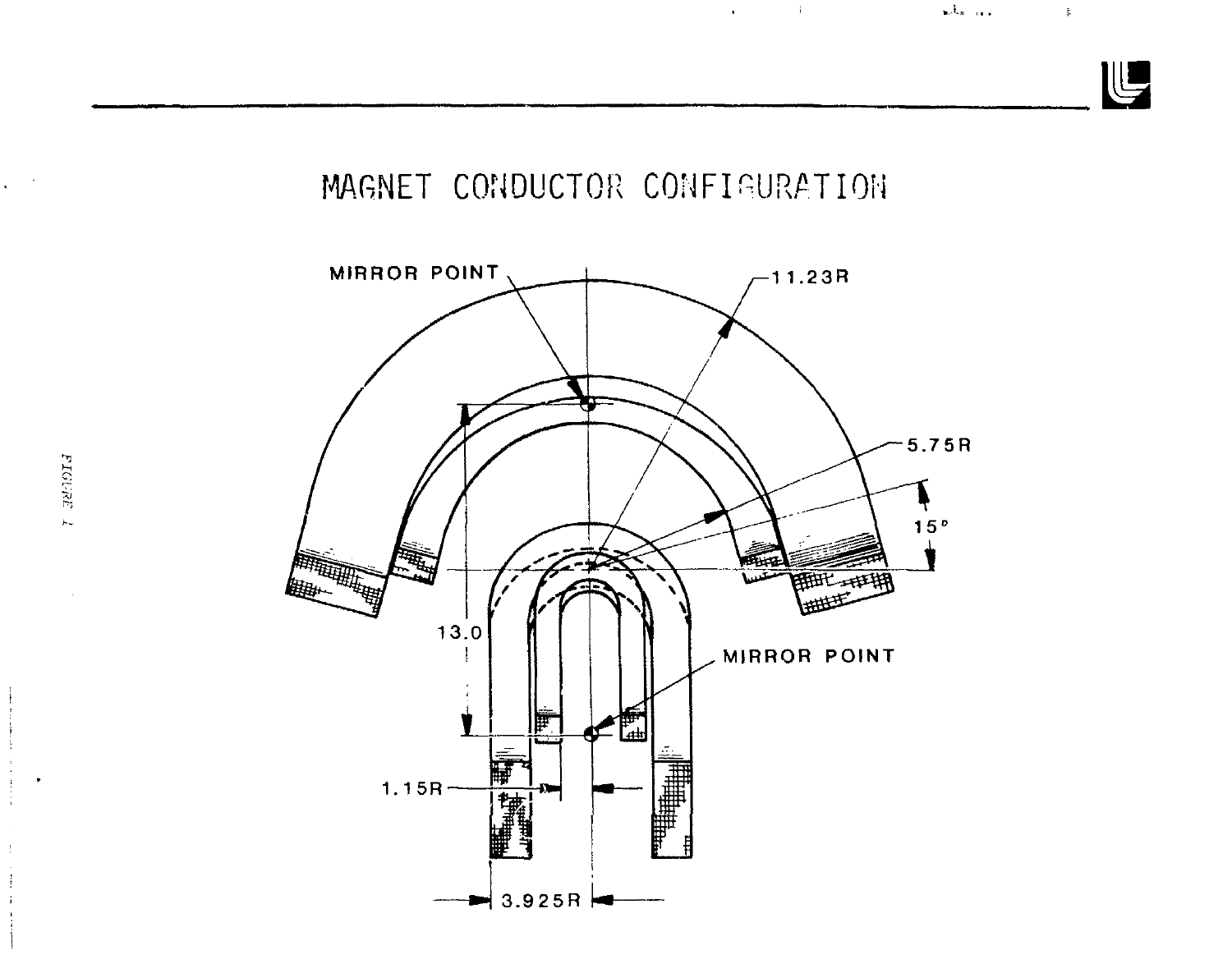# **FUSION-FISSION MIRROR HYBRID REACTOR USESSED**

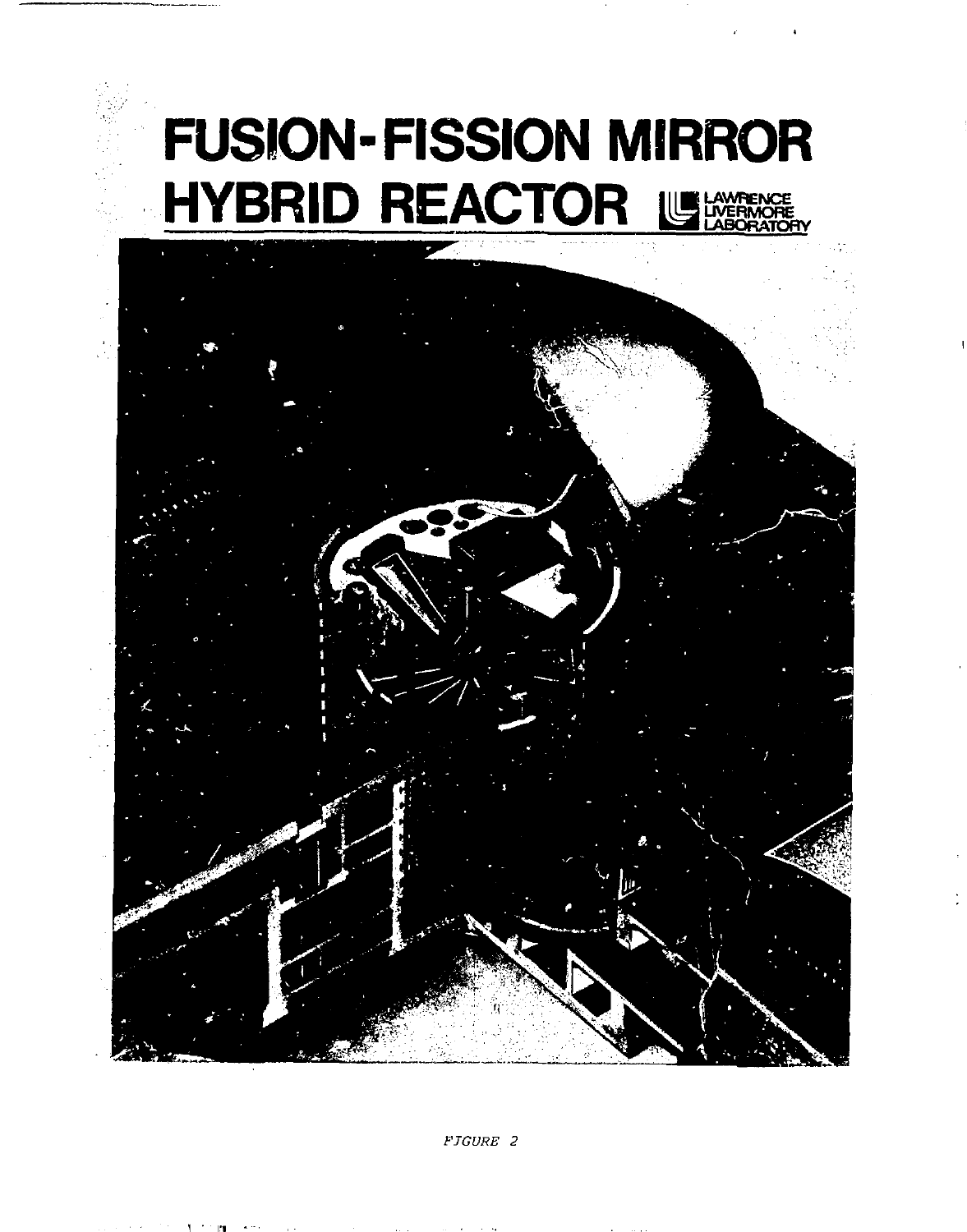# **BLANKET/SHIELD CUTAWAY-HYBRID REACTOR**

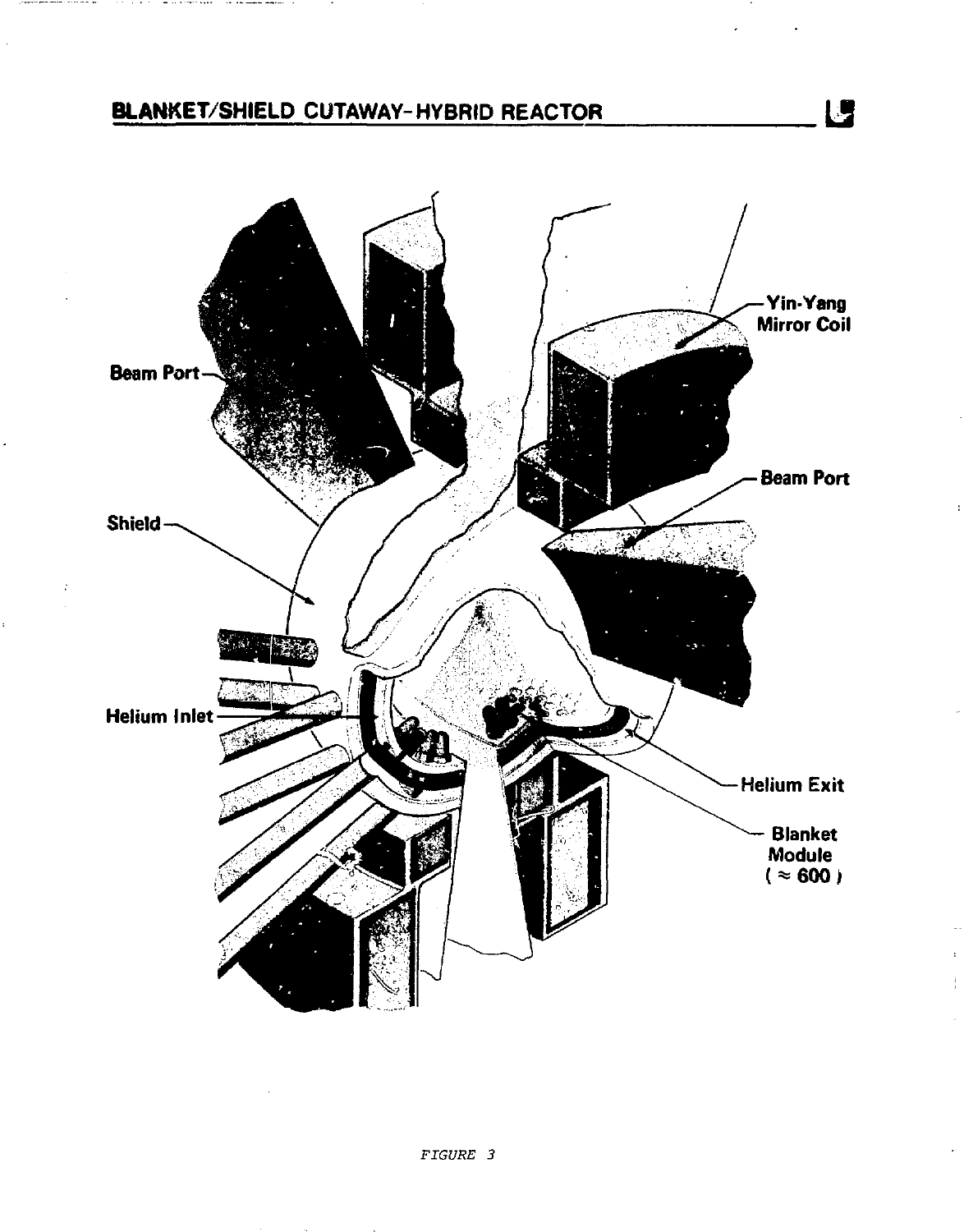

*FIGURE 4* 

 $\sim$   $\sim$ 

 $\frac{1}{3}$ 

 $\mathbb{P}^{1,1}$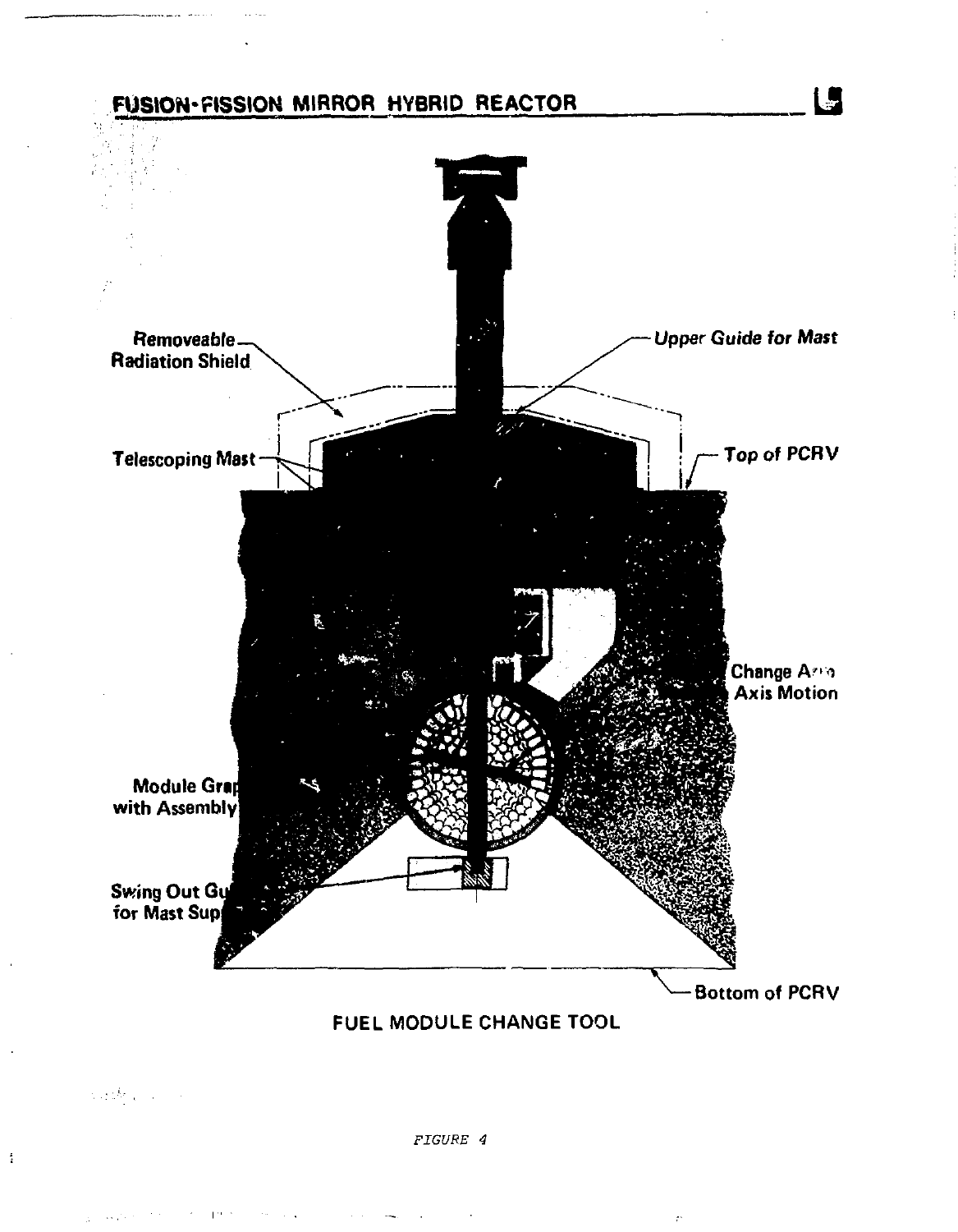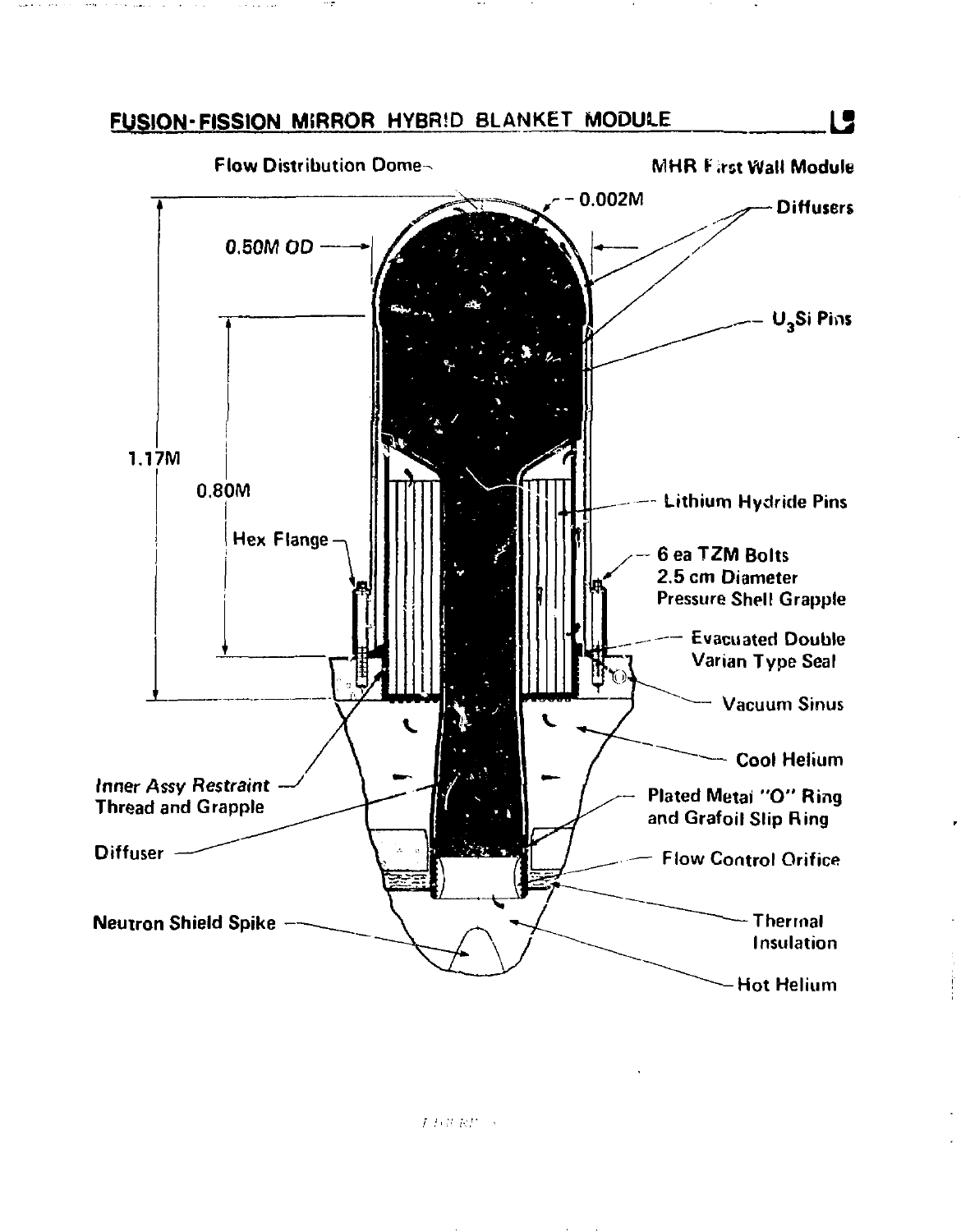# **SUMMARY**

To summarize the reference mirror hybrid design, we list the major

design choices that have been made for the reactor.

- . Minimum B mirror confinement
- . Yin-Yung coil design, MbTl superconductor
- . positive ion injectors with direct recovery
- . fast spectrum blanket neutronics
- . single-stage plasma direct converter
- . cryorondensation vacuum pumping
- . blanket

U.Si fuel (depleted U)

LiH tritium breeder (natural Li)

fnconel 718 structural material

- . He primary heat transfer loop (FHTL)
- Prestressed Concrete Reactor Vessel (PCRV)

mugnet restraint

**PHTL** restraint

blanket support and restraint

steam thermal conversion system

→http://www.com/source/com/source/1990.html

 $-2-$ 

 $-$ NOTICE $-$ 

This report was prepaire as an account of work sponsored by the United States Government. Neither the United States nor the United States Department of Energy, nor any of their employees, nor any of their contractors, subcontractors, or their employees, makes any warranty, express or implied, or staumes any legal liability or responsibility for the security, completeness or usefulness of any information, apparatus, product or process disclosed, or represents that its use would not infringe paralely owned aglits.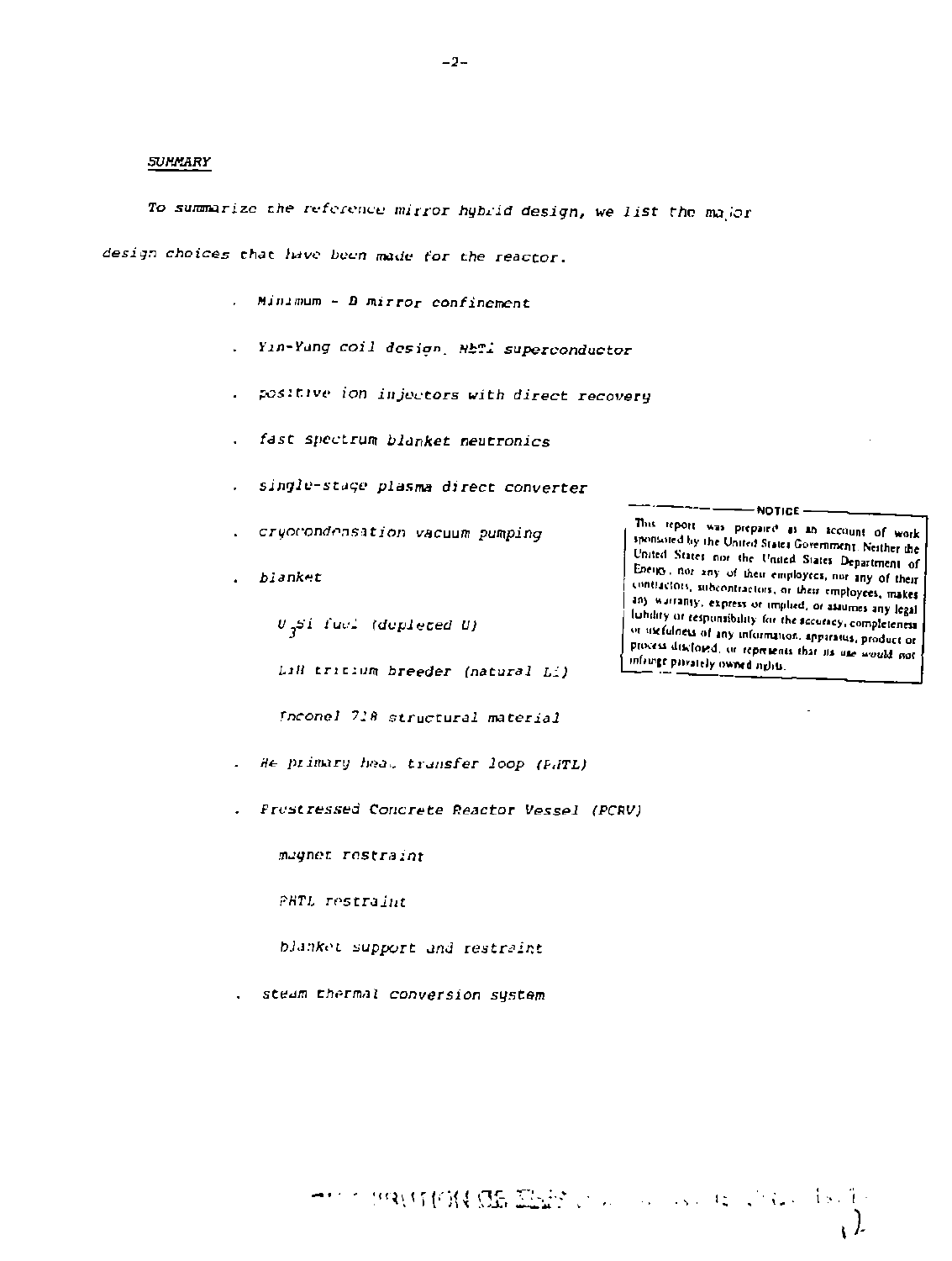## *FUSIQN COPE DESIGN*

*Progress in minor plasm\* physics experiments has been rapid within the*  last fow wears. The next generatior mirror experiment, MFTF, will represent *the physics prototype for a reactor-grade plasma. This proposition is illustrated in Table £, where we list key physics parameters for the* present mirror experiment, *2XIIB, for the next experiment, HFTF,* and for the *comjne-reictl hybrid*  reactor being discussed *fere. The 2XIIB experiment presently has 20 keV neutral beam injectors which are being upgraded to 40 kev; MFTF will have 20 keV injectors*  for *sta.t-up and 80 keV* injectors for *sustained (1 sec} operation. The* major *differences between the MFTF plasma and that required for a conmercial reactor are physical size and duty factor;* MFTF, however, is *a sufficiently versatile experiment that it should establish scaling laws that will allow us to extrapolate to the larger plasma with* a *high dtsgrvo of confidence . Also, nr for the commercial facility is about a factor* of *10 larger than in hPTFi this being a* re-iit *of higher enrgy, larger size and the* D-T *isotopic mixture used* in *the commercial* reactor *its compared to MFTF. Thus, achievement ot* r,ie anticipated *plasma performance fiom MFTF will provide* M *adequate physics base from which envelopment of a nirror hybrid could proceed.* 

*The pl&s* a *inodcling effort for the hybrid this year is using the full range of analytical ools that have bden developed in support of mirror physics investigations in the 2XI1B experiment. These tools include the MCFUS equilibrium code* E^J, *a two-dimensional (in velocity space) Fokker-Planck code* [5], aid a radial *transport code* [7, 8].

*The* variation of the *basic Yin-Yang magnet, developed for reactor applications, is shown in Figure* i. This *design uses* a *large main coil with a small mirror coil inside and has the virtue of locating the mirror point very near the inside surface of the* conductor. This *location* for the *mirror point implies*  a *minimum size opening in the blanket for the plasma leakage fans. The magnet has* 

÷

*-4-*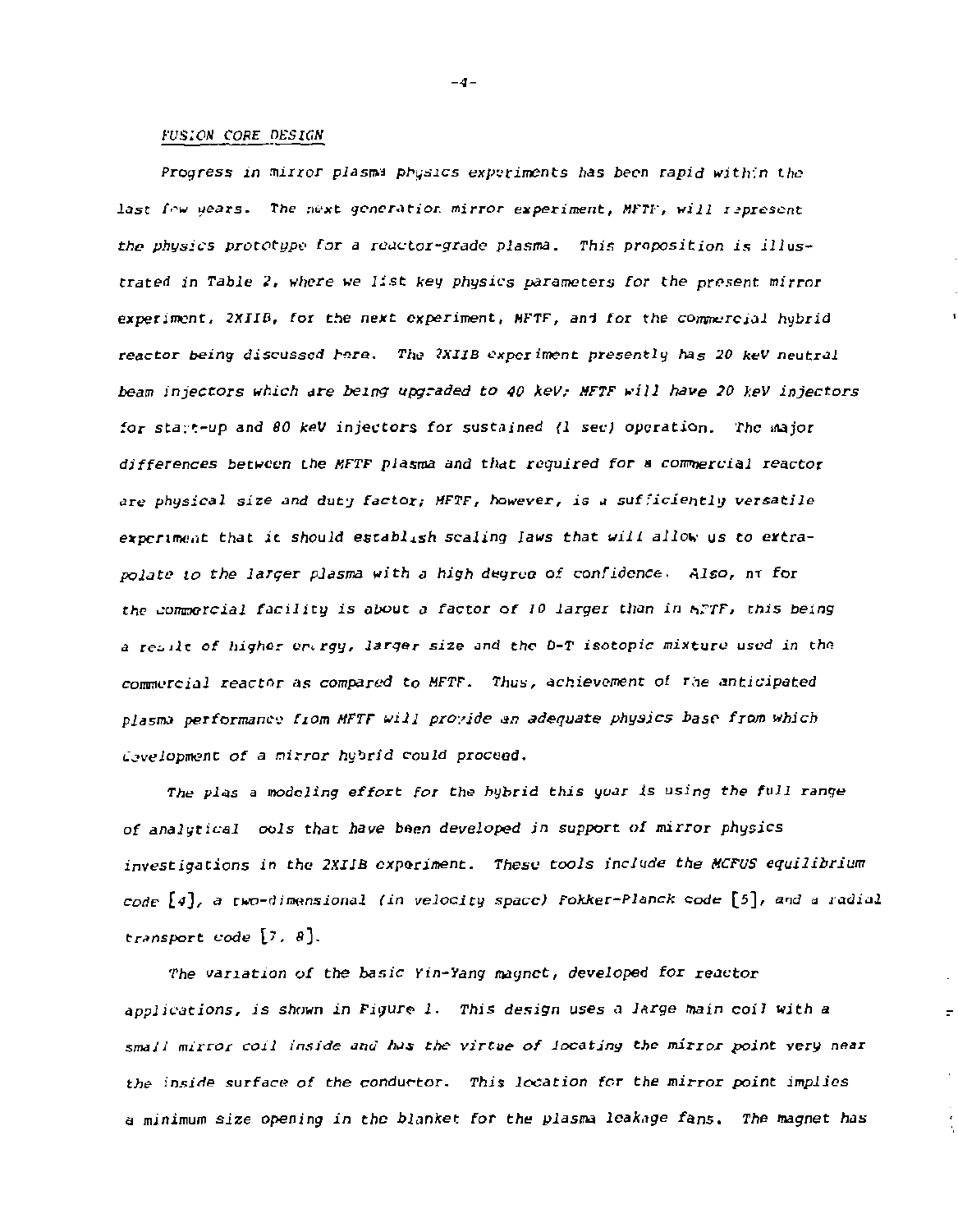*kinetic energy is deposited as thermal energy in the direct converter electroaes and must be removed bg active .-poling. Upon striking the direct converter*   $electrodes$ , the plasma flow is neutralized and the end tank must contain vacuum *purping equipment to fumove the resulting das load.* 

To provide access to the blanket from outside the machine, it is a convenient *design feature to* hji-o on-: o / r.ic fnri *tunkr,* .is cm.! J.' J J ^ws-il^y . hV *implement*  the small end tank by designing the magnet such that one of the mirror fields is *5% stronger than the other. This field pertuibalion causer, Approximately 90% of the* p.'dsmj *leakage* r.. *flow out through the weak* mirror *.ind the rcma, rung 101 to exit through the strong mirror. Since the size of the end tank is proportional to the amouni of plasma flow,* .-«• *can use a small end tank on the strong mirror. To keep this tank as simple as possible, we do not perform any direct conversion but design for the plasma energy to be dopositud as thereal energy, with provisions for active coaling and vacuum pumping with ft impanel:t. The large end tank, which receives the 90% end leakage flow, is designed witl; a simple singlestage direct converter unit, having an upper limir on :r>; efficiency of about 50%. This end tank must also have pr/>vi s ions for Active* CT.!.'.'..'i.; *.md vacuum pump inn.* 

## *BLANKET NUCLEAR DESTGK*

*In the past, we have examined the use ol pr:mar:\xi three fertile fuels in the blanket.- UC, f-Mo allog anil thorium [* J J . m our *present hgbrid design we are advocating the use of I' Si , a fuel being developed in the Canadian nuclear power program for rhe CANDU reactor, oui reasons lor this choice are (1) high uranium-density (V<sub>2</sub>Si is a metallic aling)*, (2) ease of fahricahility, and (3) a *comparatively high bumup capability (for a metallic fuel), on the order of J-n. Economic optimization of the fuel cycle toi thin reactor dirmres a total fuel exposure of about 5 MW-ur/m<sup>2</sup> of l4 WeV nestics eneigy through the first wall.* In table 3, the initial (Leginning of life) and final (end of life) neutronic  $parameters$  for the  $y$ <sub>2</sub>Si blanket are listed.

 $\sim$  0.00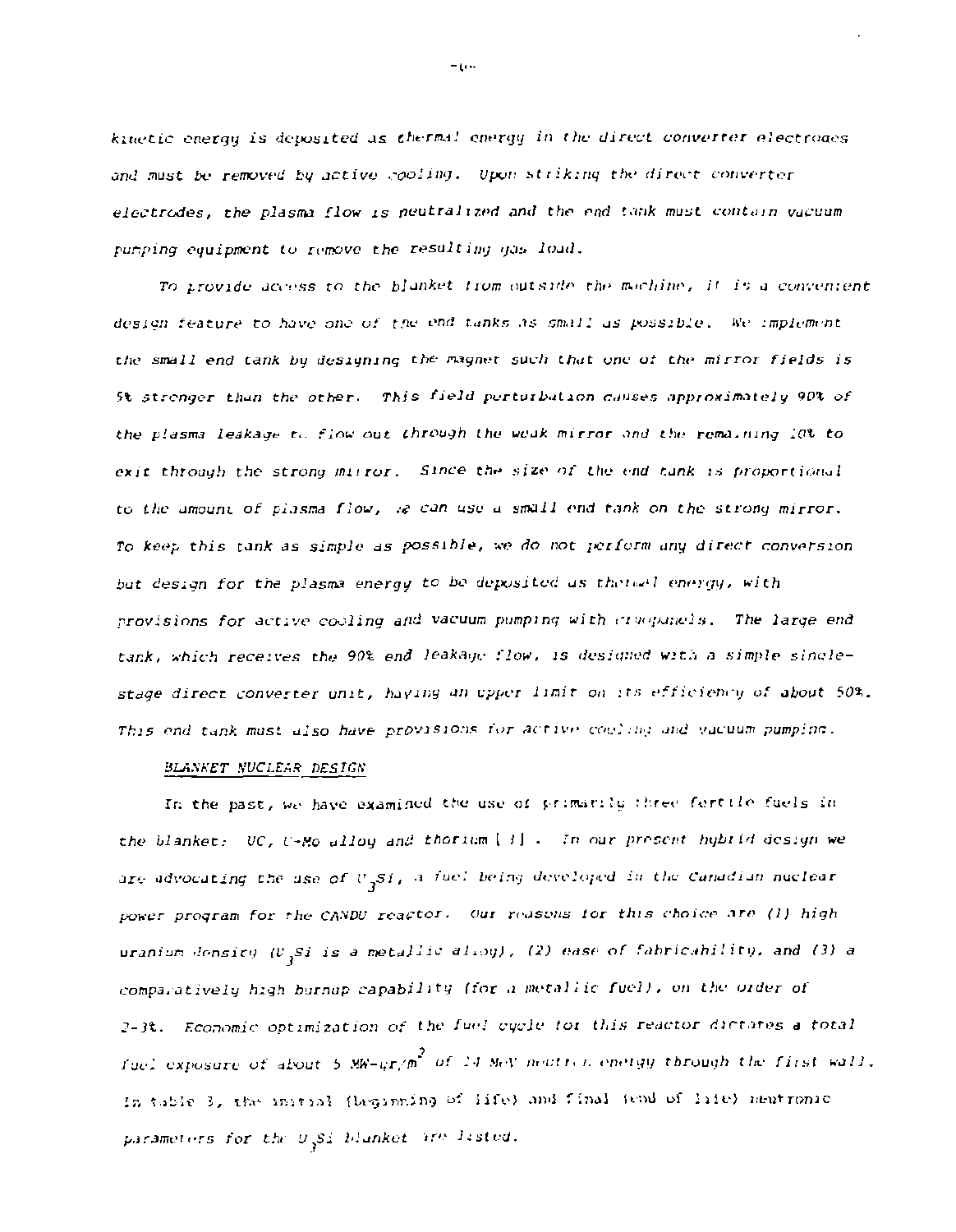*transfer loop* comw/icnts. *The Ixicis of our concern was the* conclusion *that the primary safety consideration for tlie reactor was a loss of flow*  accident, and the design therefore had to be one in which the maintenance of forced *cooling to the blanket could ho assured to a high level of confidence.* 

The design approach we have selected is to mount the magnet, blanket and *primary heat transfer loop all within a prastressed concrete- reactor vessel (PCRV) , of the t'.pe developed tor qas-cooled fission realtors. Thin is* shown *in Ficare 2. In the center of the PCRV is the magnet and blanket, and the steam gererators and He circulators are located around the periphery. The blanker is a spherical shell inside the magnet. In this way, the blanket and its cooling system are locked together so that no relative motion between* them *can occur, thus precluding the poszibili*ty *of rupturing any o~ the coolant ducts.* 

*The PCRV also serves a second function. It provides the mam restraining*  forces for the magnet. Since the PCRV operates at room temperature, a way had to *be found to transmit the forces from the magnet (at 4 K) out to the concrete. Our design solution has been to use- a high-cempressive-strength thermal insulation (Masrock, a silicate refractory), capable of sustaining shout* i*,000 psi. Out calculations have shown that an insulation thickness of about* 50 *cm is adequate to reduce the he..t leak from the concrete* to *the magnet to an acceptable value.* 

*The blanket design concept is one which avoids any major disassembly of the reactor during the blanker change operation but instead relies on remote operations to assemble and disassemble the blanket inside the PCRV. The hlanket is made up of small cylindrical modules, approximately 50 cm In diameter, with the blanket structure being suspended directly from the in&idn wall of the PCRV as shown in Figure 3. Removal and replacement of blanket modules* is *accompl ished with the refuelimj machin. shown in Figure 4, which consists ot a* post *which is*  inserted down through the center of the machine and has a piv 'ing arm to operate

ÿ

 $\frac{1}{2}$ 

 $-5 -$